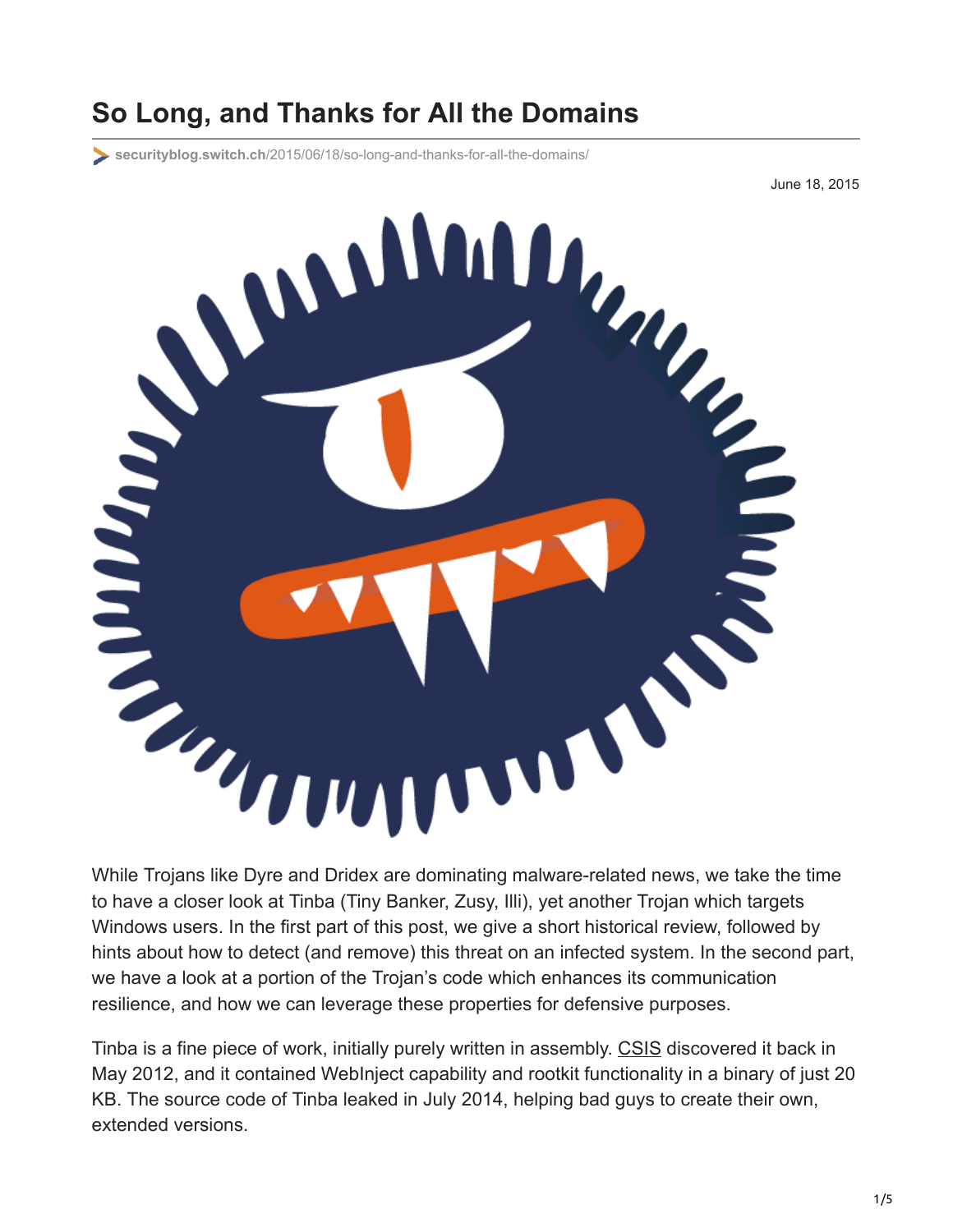```
.code
11 -\mathbf{H}NewZwQueryDirectoryFile proc p1:dword, p2:dword, p3:dword, p4:dword, p5:dword, p6:dword,
p7:dword, p8:dword, p9:dword, p10:dword, p11:dword
    local RealZwQueryDirectoryFile : dword
    mov RealZwQueryDirectoryFile, eax
@NextQuery:
                                     ; RestartScan
    push p11
    push p10
                                     ; FileName
                                     ; ReturnSingleEntry
    push p9
    push p8
                                     ; FileInformationClass
    push p7
                                     ; FileInformationLength
    push p6
                                     ; FileInformation
    push p5
                                     ; IoStatusBlock
    push p4
                                     ; ApcContext
    push p3
                                     ; ApcRoutine
                                     ; Event
    push p2
                                     ; FileHandle
    push p1
    call RealZwQueryDirectoryFile ; Real ZwQueryDirectoryFile
    .if eax!=STATUS_SUCCESS
        ret
    .endif
; Only FileBothDirectoryInformation
    \text{if } p8!=3
```
The source code of Tinba leaked in July 2014. Shown are some preparations to hook ZwQueryDirectoryFile.

Tinba on steroids was discovered in [September 2014](http://securityintelligence.com/tinba-malware-reloaded-and-attacking-banks-around-the-world). Two main features are worth noting: First, each binary comes with a public key to check incoming control messages for authenticity and integrity. Second, there is a domain generation algorithm (DGA), which we will discuss later. In October 2014, Tinba entered Switzerland, mainly to phish for credit card information.



Tinba tried to phish credit card information.

Like other commodity Trojans, Tinba checks whether it is running in a virtual machine/sandboxed environment by checking the [hard-disk size](http://joe4security.blogspot.ch/2014/12/new-sandbox-evasion-tricks-spot-with.html) or looking for user [interaction. According to abuse.ch, there was an intense distribution of Tinba in Swi](https://www.f-secure.com/weblog/archives/00002810.html)tzerland [early this year.](https://www.abuse.ch/?p=9095) Such spam campaigns can happen again at any time, so it is of use to know how to detect Tinba on an infected system and remove it.

Even though Tinba has the ability to hide directories and files (*rootkit functionality*), cybercriminals were wondering why they should bother using it. Why not simply hide directories and files with the "hidden" flag, which works for most users? Thus, it is relatively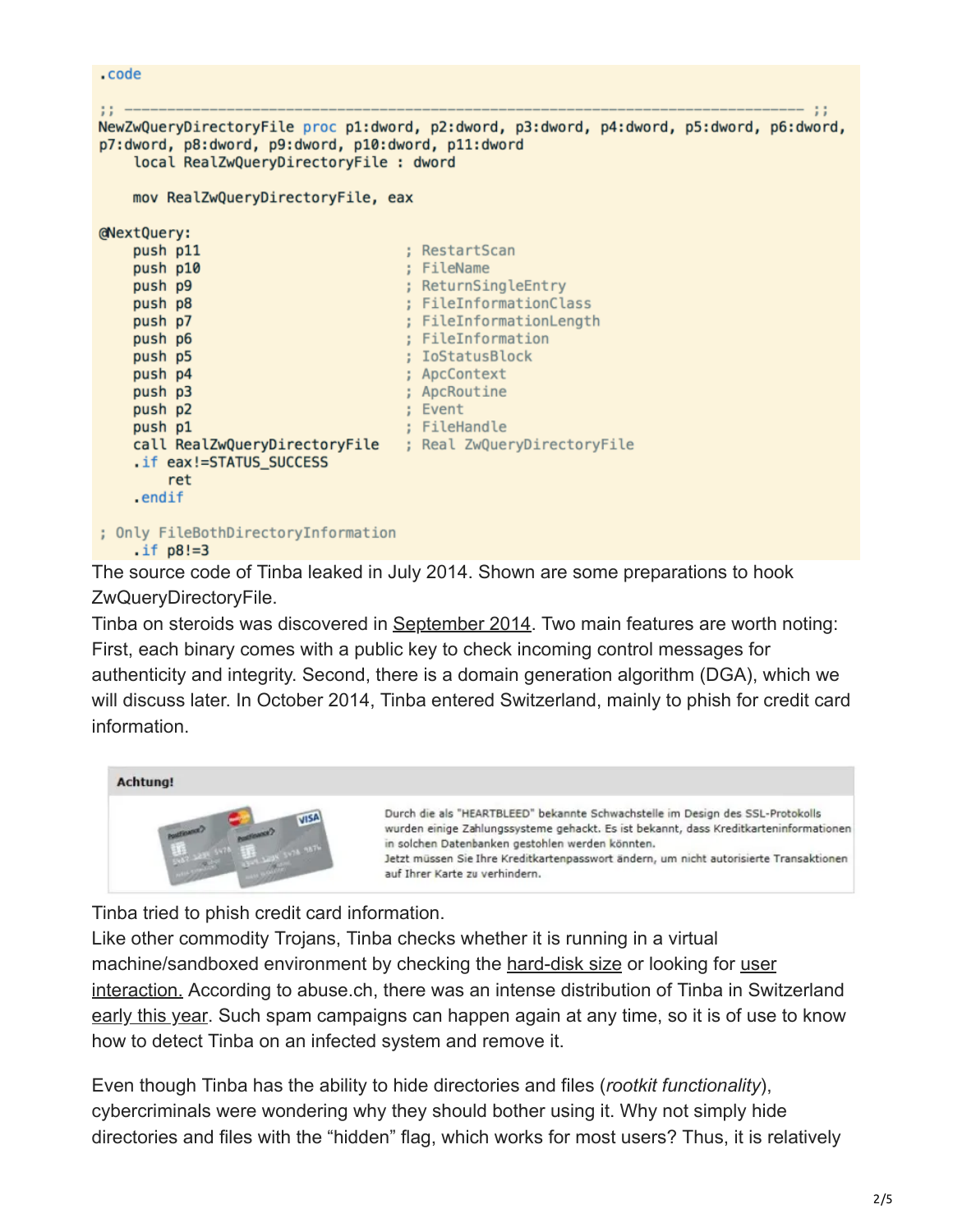simple for a computer-savvy user to remove this version of Tinba from an infected (see instructions below).

| push<br>push | <b>; FILE ATTRIBUTE HIDDEN</b><br>; %AppData%\3B076ADF (directory)<br>eax |  |
|--------------|---------------------------------------------------------------------------|--|
| llea.        | eax, [ebp-408h]                                                           |  |
| xchq         | eax, [esp+40h+var 40]                                                     |  |
|              | --> API Call: SetFileAttributesA@KERNELBASE                               |  |
|              | $\left  \text{--} \right\rangle$ Stack: 00000000,00000002                 |  |
| cat1         | dword ptr [ebx+401165h]                                                   |  |

randomly named

directory, which contains the Trojan itself, can be hidden by setting its attributes to "hidden".

Disclaimer: We recommend completely re-installing the infected system. Very often, malware does mean things, even installing other malware, such that the two steps given below might not be sufficient to clean your system. Also, having a state-of-the-art anti-virus product installed helps to prevent infections.

Step 1: Remove the malicious entry in the Windows registry.

- Follow [these steps](https://support.microsoft.com/en-us/kb/136393) to start the Registry Editor and read the warnings.
- $\circ$  [Navigate](https://msdn.microsoft.com/en-us/library/windows/desktop/aa376977%28v=vs.85%29.aspx) to the following key: HKEY\_CURRENT\_USER\Software\Microsoft\Windows\CurrentVersion\Run
- Delete the weird randomly named entry, here *C1B5D40E*, pointing to a file called *bin.exe* in the directory *C:\Users\USERNAME\AppData\Roaming\C1B5D40E*.

| Registrierungs-Editor<br>вT                                              |                          |               | x<br>$\begin{array}{c c c c c} \hline \multicolumn{1}{c }{\textbf{a}} & \multicolumn{1}{c }{\textbf{b}} \end{array}$ |
|--------------------------------------------------------------------------|--------------------------|---------------|----------------------------------------------------------------------------------------------------------------------|
| <b>E</b> avoriten<br>Ansicht<br>Bearbeiten<br>Datei                      |                          |               |                                                                                                                      |
| <b>RADAR</b>                                                             | $\blacktriangle$<br>Name | Typ           | Daten                                                                                                                |
| Run                                                                      | ab (Standard)            | REG_SZ        | (Wert nicht festgelegt)                                                                                              |
| <b>RunOnce</b><br>Screensavers                                           | ab C1B5D40E              | <b>REG SZ</b> | C:\Users\\AppData\Roaming\C1B5D40E\bin.exe                                                                           |
| <b>Shell Extensions</b>                                                  | ۰                        |               |                                                                                                                      |
| ш                                                                        |                          |               |                                                                                                                      |
| Computer\HKEY_CURRENT_USER\Software\Microsoft\Windows\CurrentVersion\Run |                          |               |                                                                                                                      |

Step 2: Remove the directory containing the malicious file (named bin.exe) or the malicious file itself.

- Follow the steps described for [Windows Vista/7](http://windows.microsoft.com/en-us/windows/show-hidden-files#show-hidden-files=windows-7) or for [Windows 8.1](http://blogs.msdn.com/b/zxue/archive/2012/03/08/win8-howto-19-show-hidden-files-folders-and-drives.aspx) to show hidden files in Windows Explorer.
- Open Windows Explorer, type *%AppData%*, and hit Enter. Depending on the Windows version, you will end up in a slightly different directory than the one given below in the picture.
- You will see a hidden directory, here *C1B5D40E*. Within this directory, there is a file usually called *bin.exe* – the Trojan itself. The malicious entry in the Windows registry points to this file.
- Delete the randomly named hidden directory (or the file *bin.exe* in that directory) and reboot.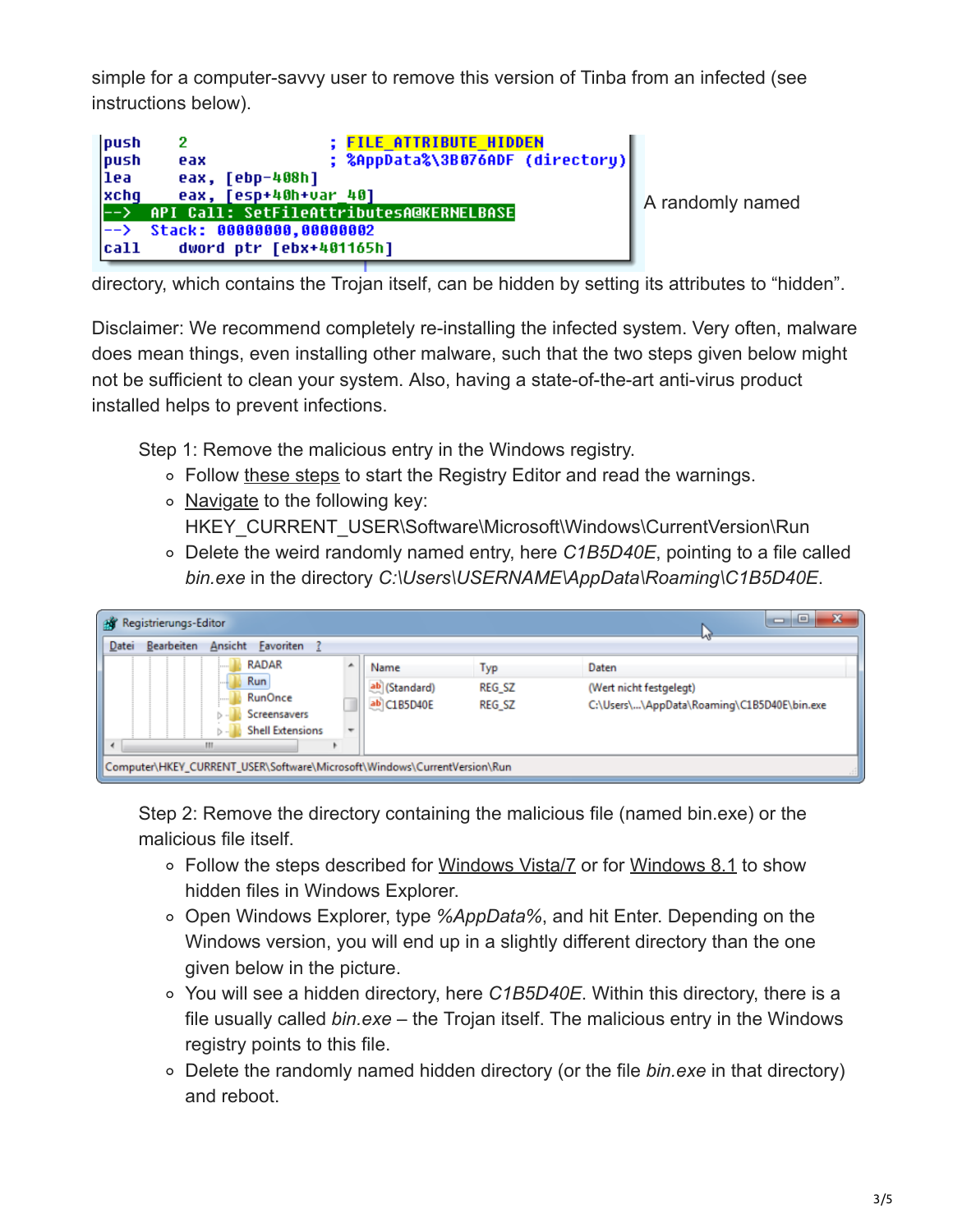| Organisieren v        | C:\Users\\AppData\Roaming<br>In Bibliothek aufnehmen | Freigeben für v                       | Brennen                    | →<br>Neuer Ordner | Roaming durchsuchen  | E . | 団               | م<br>$\circledcirc$ |                         |
|-----------------------|------------------------------------------------------|---------------------------------------|----------------------------|-------------------|----------------------|-----|-----------------|---------------------|-------------------------|
| Name                  | ×                                                    | Änderungsdatum                        | Typ                        | Größe             | Attribute            |     |                 |                     |                         |
| Adobe<br>C1B5D40E     |                                                      | 19.01.2012 10:31<br>05.06.2015 08:32  | Dateiordner<br>Dateiordner |                   | DI<br>HD             |     |                 |                     |                         |
| 000                   |                                                      | Tinba_Content_of_Hidden_Directory.png |                            |                   |                      |     |                 |                     |                         |
|                       |                                                      |                                       |                            |                   |                      |     | $\qquad \qquad$ | $\Box$              |                         |
|                       |                                                      |                                       |                            |                   |                      |     |                 |                     | $\overline{\mathbf{x}}$ |
|                       | C:\Users\\AppData\Roaming\C1B5D40E                   |                                       |                            | ∼l→               | C1B5D40E durchsuchen |     |                 |                     | م                       |
| Organisieren <b>v</b> | In Bibliothek aufnehmen                              |                                       | Freigeben für <b>*</b>     | Brennen           | Neuer Ordner         |     | BE -            | 団                   | 0                       |
| Name                  | ×                                                    | Änderungsdatum                        | Typ                        |                   | Größe                |     |                 |                     |                         |
| bin.exe               |                                                      | 05.06.2015 08:33                      |                            | Anwendung         | <b>68 KB</b>         |     |                 |                     |                         |
|                       |                                                      |                                       |                            |                   |                      |     |                 |                     |                         |
|                       |                                                      |                                       |                            |                   |                      |     |                 |                     |                         |
|                       |                                                      |                                       |                            |                   |                      |     |                 |                     |                         |
|                       |                                                      |                                       |                            |                   |                      |     |                 |                     |                         |

Windows 7: *%AppData%* resolves to *C:\Users\USERNAME\AppData\Roaming*. A randomly named directory will be there, but hidden from the eyes of an ordinary user. It was mentioned above that a **[DGA](http://en.wikipedia.org/wiki/Domain_generation_algorithm)** was added to the Trojan's capabilities. The criminals want to enhance its resilience by making it harder for law enforcement agencies and security expoerts to execute a takedown or takover. Based on some well-defined input values, the DGA simply generates a bunch of domain names. Input values can be anything like a date, a foreign exchange reference rate at a certain time or a seed. Tinba uses an initial domain, a seed value and a couple of predefined top-level domains, such as .biz, .com, .in, .net, .pw, .ru, .space and .us.

[In the case of Tinba, the DGA has been reverse-engineered by](http://www.johannesbader.ch/2015/04/new-top-level-domains-for-tinbas-dga/) [garage4hacker](http://garage4hackers.com/entry.php?b=3086)[s, Johannes](http://www.johannesbader.ch/2015/04/new-top-level-domains-for-tinbas-dga/) Bader and others, and we would like to take this opportunity to say "thank you" for sharing. The DGA may change, of course. Looking at its main routines on a regular basis, or rather checking the generated domains against the predictions given by the reverse-engineered scripts, is thus essential. Currently, the (inner) main loop of the DGA still is consistent with the one provided by garage4hackers in September 2014.